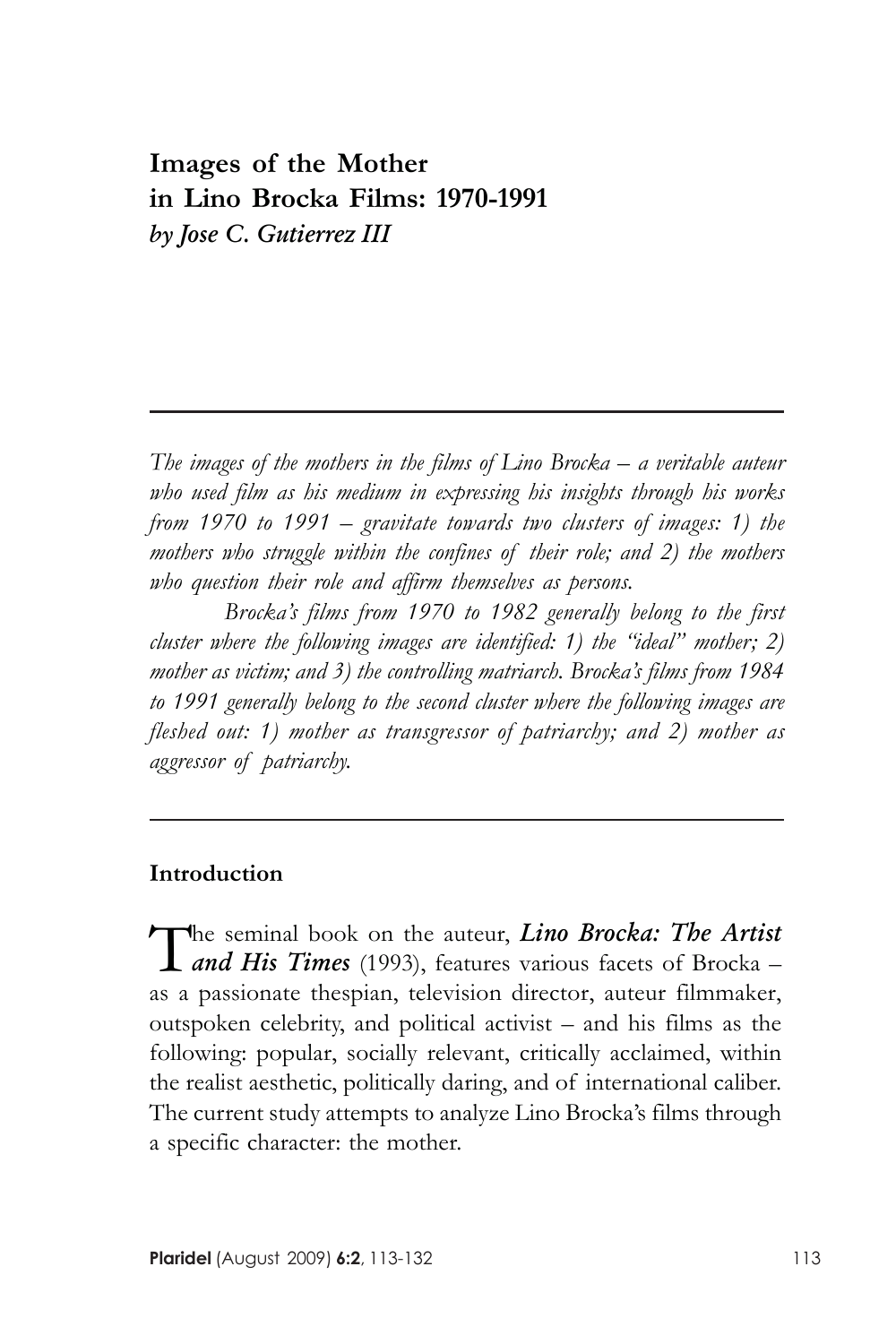Brocka, through his films, still contributes to the discourse on motherhood in Philippine culture. This study endeavors to map the transition from the primarily virginal and venerable discourse on motherhood before Brocka's era to the significantly more liberated and existential discourse on motherhood in the 1990s and the 2000s. Brocka exhibits a strong affinity for the images of the mother character. He contributes to the running discourse on motherhood in Philippine culture by integrating his artistic preference for the realist aesthetic with his work on melodrama movies — the mastery of which catapulted him to mass appeal. His films situate the mother character within the familiar grounds of melodrama but end with counter-hegemonic, counterpatriarchal statements about what a Filipino mother really is, and later, as he achieved political consciousness, what a Filipino mother should be.

While it would have been very interesting to map out the changing representations of the mother from the nascent years of cinema in the Philippines to the present, the study limits itself from 1970 to 1991 which covers the imposition of Martial Law and the whole period of Marcos' martial rule, the EDSA revolt, and the term of Cory Aquino. This period is marked by dramatic transitions in the Filipino's political and social character and behavior. The period from 1970 to 1991 also happens to coincide with the years when Lino Brocka made all of his films.

As a second filter for the study, the Brocka films that are included are those that have the mother characters as protagonists or important characters in the narrative, namely: Wanted: Perfect Mother (1970); Stardoom (1971); Tinimbang Ka Ngunit Kulang [Weighed but Found Wanting] (1974); Hellow Soldier (1974); Bukas, Madilim, Bukas [Tomorrow the Darkness] (1974); Maynila: Sa Mga Kuko ng Liwanag [Manila in the Claws of Light] (1975); *Insiang* (1976); *Inay* [Mother] (1977); *Ina, Kapatid,* Anak [Mother, Sister, Daughter] (1979); Mother Dear (1982); Cain at Abel [Cain and Abel] (1982); Adultery (Aida Macaraeg Case No. 7892) (1984); Miguelito: Ang Batang Rebelde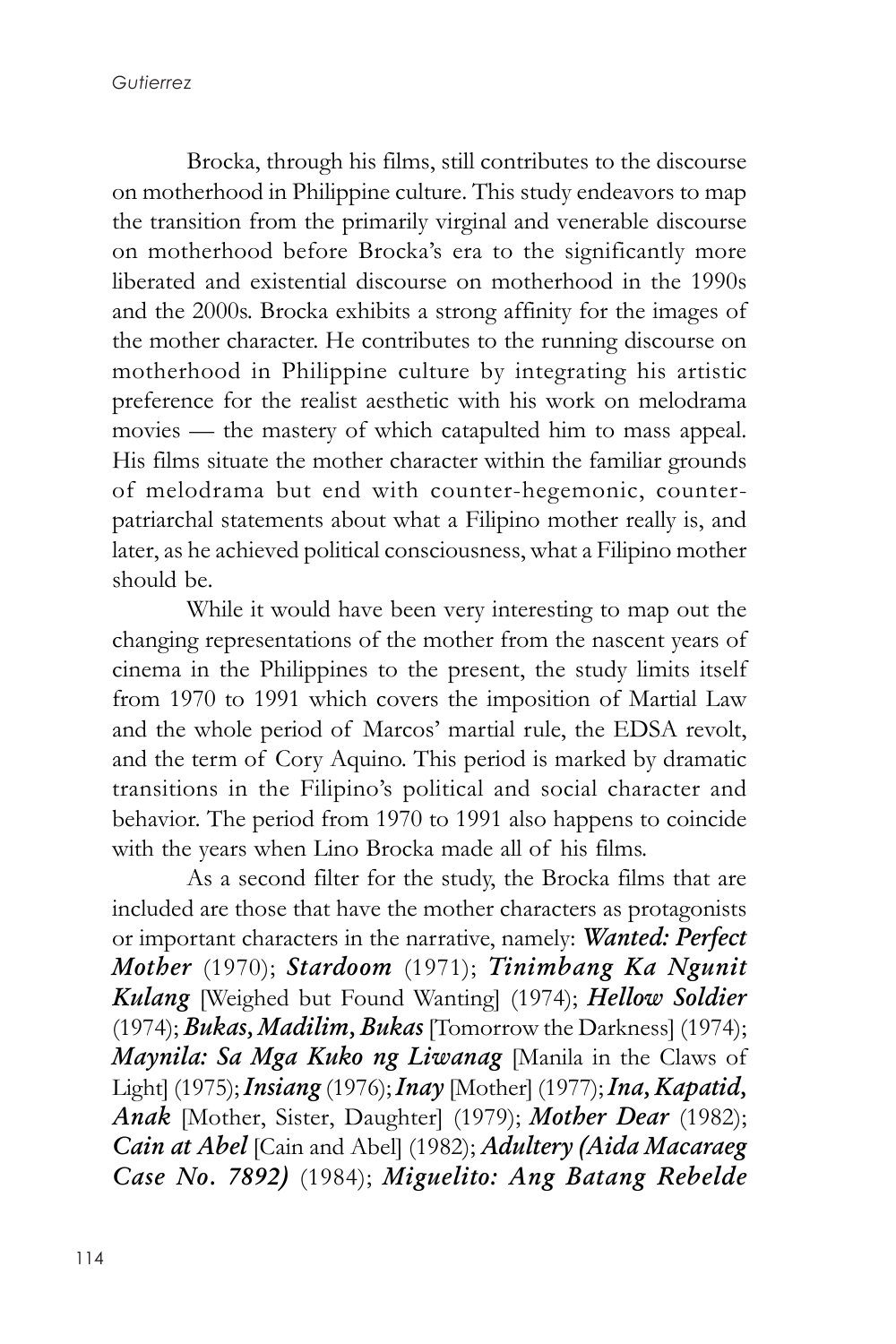[Miguelito: The Rebel Boy] (1985); Bayan Ko: Kapit sa Patalim [My Country: On Knife's Edge] (1985); Pasan Ko ang Daigdig [I Carry the World] (1987); Kailan Mahuhugasan ang Kasalanan? [When Will the Sin Be Washed Away?] (1989); *Orapronobis* [Fight] for Us] (1989); Sa Kabila ng Labat [No Matter What] (1991); and Makiusap sa Diyos [Plead with God] (1991).

This study employs content analysis in investigating the images of the mother in Lino Brocka films. Through a crosssectional analysis of the narratives of the said films, the study identifies and fleshes out the emergent discourses on mothers and mothering, evaluates the characterizations of the mothers, and then categorizes the resulting images thematically. The subjectivities and sociocultural positioning of the mothers from each film are then compared and contrasted with the other mother characters inside and outside their respective categories.

# The First Cluster

Brocka's films from 1970 to 1982 generally belong to the first cluster of images. Here, Brocka's familiarity and affinity with the types of mothers as portrayed in studio films, popular literature, and comic books are seen. Within this cluster, the following images are identified and fleshed out: 1) the "ideal" mother; 2) mother as victim; and 3) the controlling matriarch. Among these, the "ideal" mother is the most oppressed.

#### The "Ideal" Mother

By accepting and internalizing the patriarchal construct of the mother as the *ilaw ng tahanan* (light of the home), the woman enters into a role that imposes strict characteristics for her not just to display but internalize. Her self-definition and self-regard are tied up to her role and identity as a mother. She even judges herself and other women from the patriarchal point of view that she has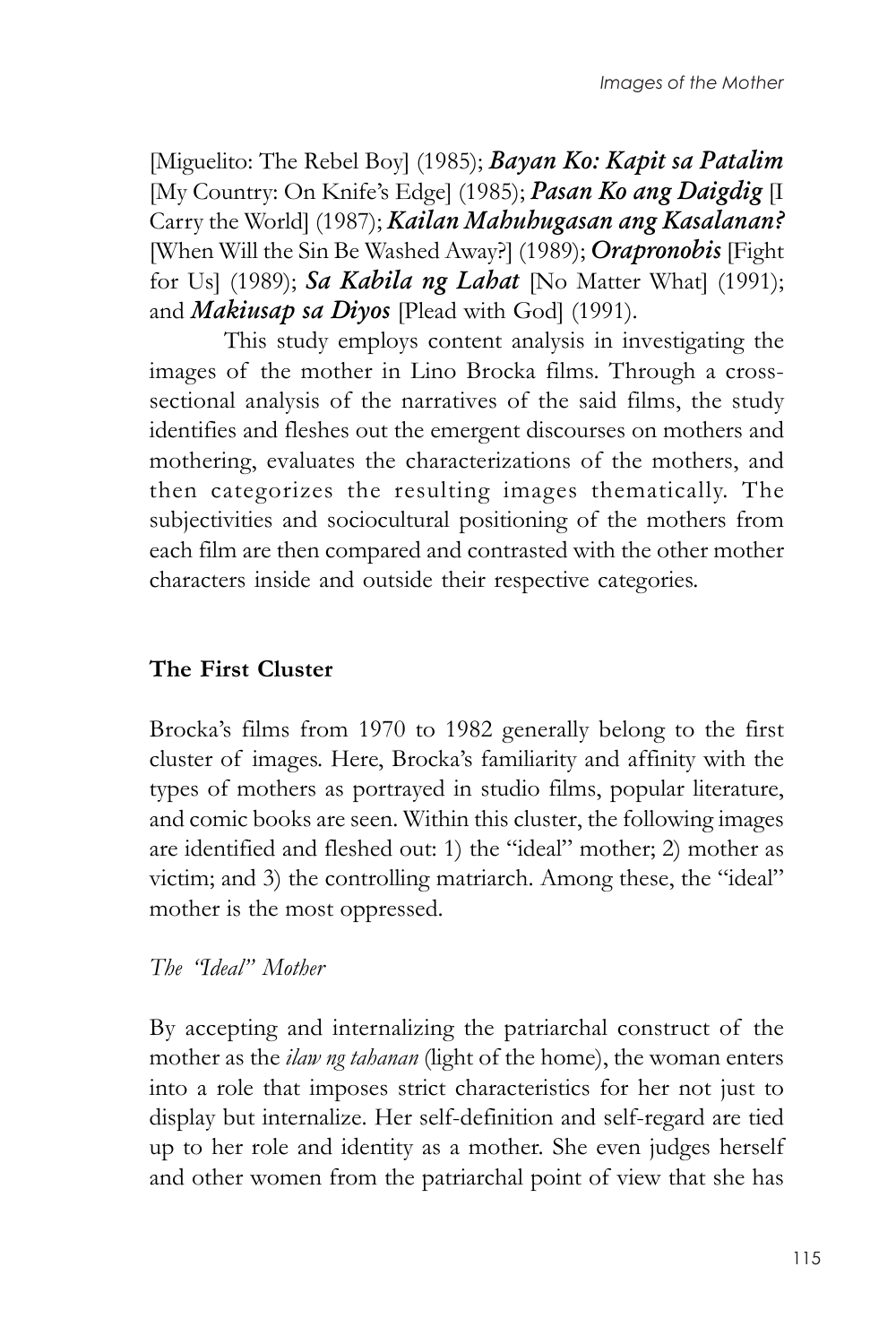internalized. She, the psychologically oppressed, becomes her own oppressor.

In Wanted: Perfect Mother (1970), Edna (Lisa Lorena) leads her children in bringing pleasure to their father. She looks and feels good all the time so that the home would be a haven for the family members. She upholds the value of love and tenderness in child-rearing, an activity that she "commonsensically" accepts as hers. She teaches her children the patriarchal values such as gender roles that she has unquestioningly accepted as true. For her, it is "common sense" to make the father feel comfortable all the time at home, for it is the man's right to rest after a day's work. When she suffers, she does it silently, away from the eyes and ears of her husband and children because she cannot afford to make them feel bad. She is, after all, the ilaw ng tahanan; a house with a less-than-bright light is not a home. For her, the thought of being tagged as a "bad mother" is unimaginable for it would shatter her identity and self-respect.

#### Mother as *Victim*

The mother as victim comes next to the "ideal" mother with regard to oppression. While for the "ideal" mother the source of oppression is internal, for the victimized mother it is external in the form of: 1) the violence and cunning of men, as illustrated by Cesar's (Eddie Garcia) forceful abortion of his baby with Kuala (Lolita Rodriguez) in *Tinimbang Ka Ngunit Kulang* (1974); and 2) the patriarchal demands of the society that men dominate, as exemplified by Lucia (Anita Linda), in **Hellow Soldier** (1974), who is bound to the patriarchal expectation that a mother cannot demand too much from the father of her child should he decide to leave her (see Figure 1). From the patriarchal point of view, it is deemed just for the man to leave his woman. Given that the man is rational (as opposed to the irrational woman), there is always reason in the man's decision and society does not even require him to defend his position. Indeed, staying with the mother of his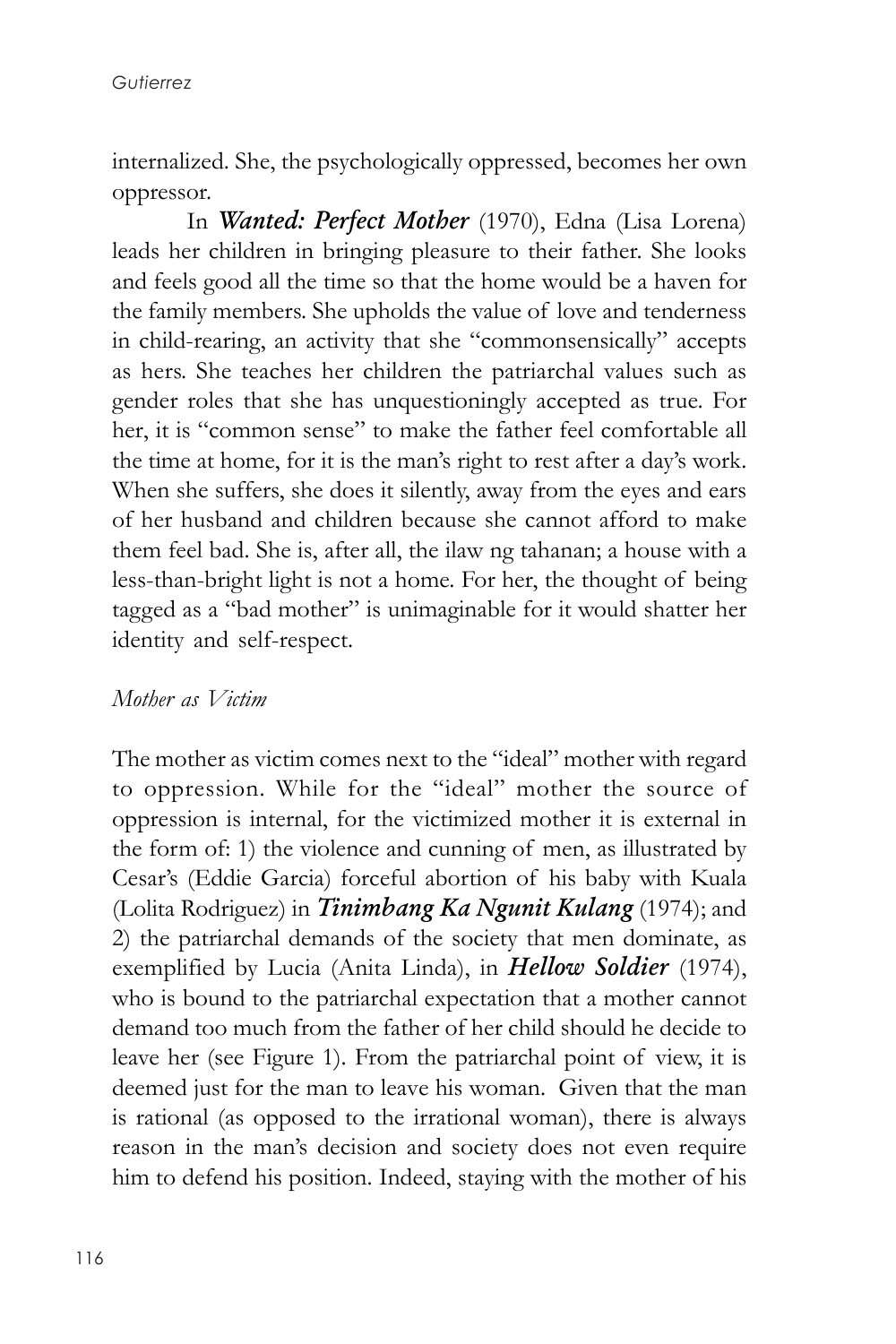

Figure 1. Kuala (Lolita Rodriguez) regresses into madness after the traumatic death of her child.

child is the prerogative of the man who, according to patriarchal ideology, is naturally free. Thus, when the American father of Lucia's child leaves, the mother is left with no other option but to wait for him, hoping that he will have mercy on her plight as a single mother. While waiting for this to happen, however, patriarchy also expects her to devote her life to raising her child and enduring all the sufferings that come along with it.

### The Controlling Matriarch

The controlling matriarch also struggles within the confines of her role as mother. Superficially, the matriarch has power over people, objects, and objectified people, but this is never stable. The matriarch merely took over the properties left by the father. She therefore strains to maintain the volatile stability of her "realm". She masks her insecurity amidst the patriarchal society that negatively frames her as a borrower of power by controlling her children either through overt meddling or emotional manipulation. As women, these mothers are made helpless by patriarchy all their lives. After their own husbands pass away, their helplessness is intensified as the mothers take on the role of the father. To come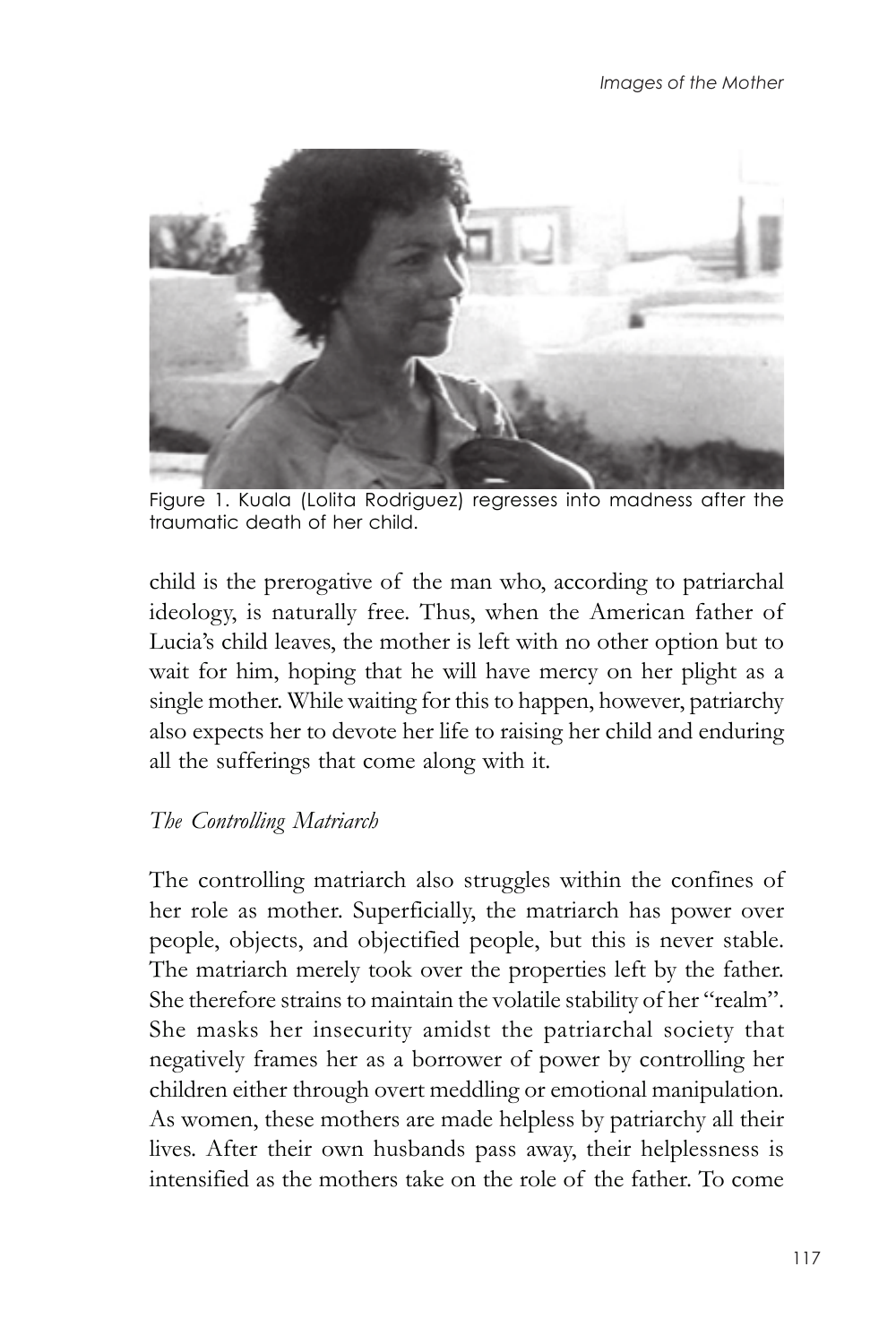to terms with this, the mother therefore tries to gain control of her son or daughter so that using the younger person – essentially the mother's extension – she can survive with a sense of power, no matter how illusory or volatile it really is.

The matriarch strives to gain efficacy by living her dreams through her child, objectifying her child through emotional manipulation, meddling in her adult children's personal lives, and constantly guarding her house and the people in it.

Toyang (Lolita Rodriguez) in Stardoom (1971) obsessively pursues her lifelong effort in mothering her favored son Joey. In this film, the patriarchal image of the mother who uses her child to grapple with her personal frustration comes into play. The mother uses her son to live her own dreams. Toyang's "unconditional love" involves an element of control. The mother thinks that her actions are out of love, but her underlying personal motivation is actually her personal need to control. Her behavior is a non-verbalized expression of her psyche's underlying fears and anxieties of being a helpless woman. She has internalized her own subordination in a patriarchal society that leaves a woman with limited choices in grappling with her personal frustration.

Aside from being overtly intrusive, the mother can also control the child, even as an adult, by using emotional manipulation. In Bukas, Madilim, Bukas (1974) the spectator empathizes with the daughter who is manipulated by her mother by feigning sickness to keep her daughter from leaving her. Atang (Mary Walter) further echoes the patriarchal image of the mother who uses emotion (pity and guilt) and culture (filial piety and religiosity) to prolong as much as possible her motherhood. In the process, she deprives her daughter of her own chances at motherhood. This old widow conveniently monopolizes the power in the entire house. She has properties (e.g., Virgin Mary icons, land, house, and furniture) and objects (e.g., her own daughter) that she uses to fulfill her own need for security and desire for domination. Indeed, the "common sense" notion that it is the daughter – usually the youngest – who is assigned to take care of the old parent reveals itself to be a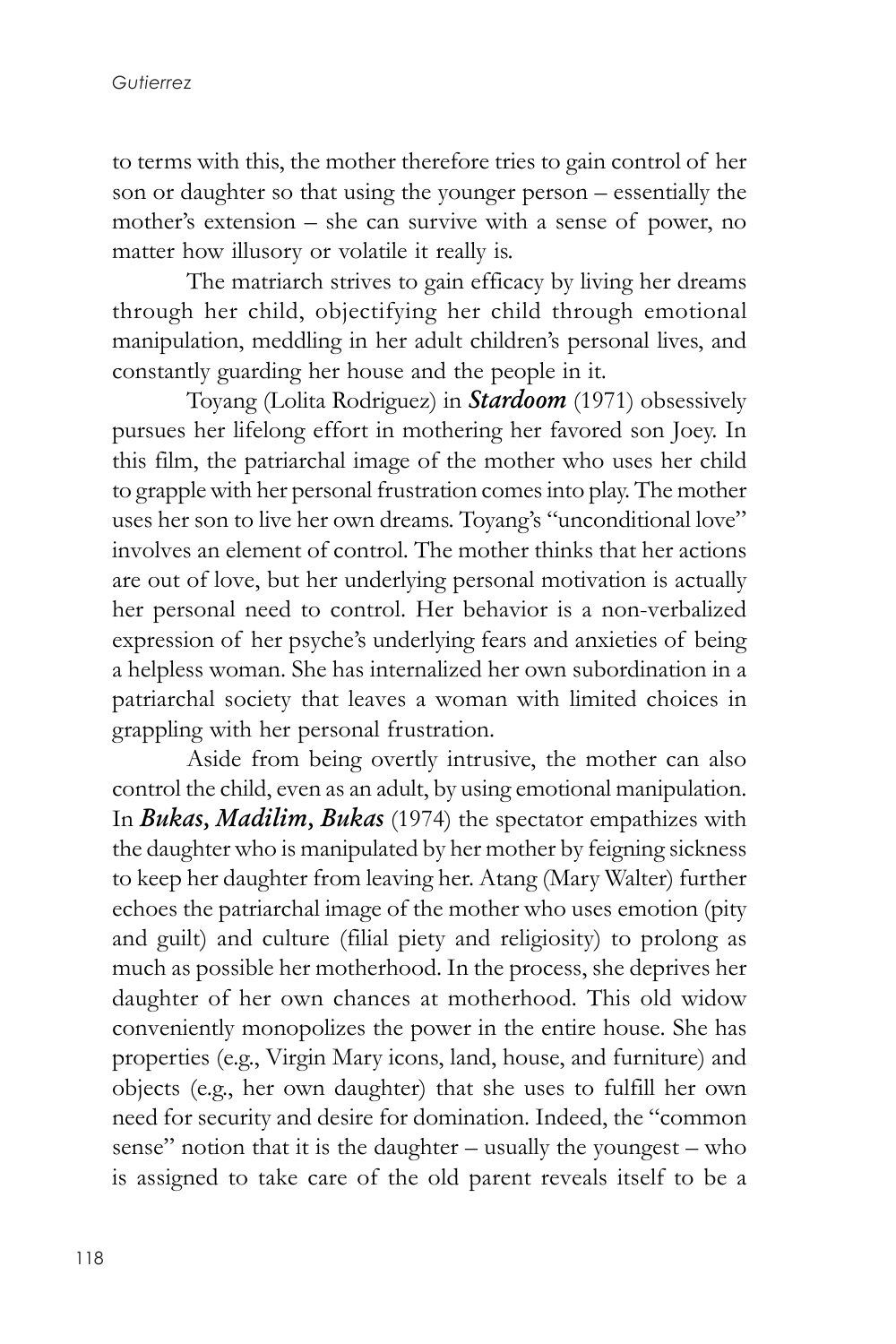patriarchal value. This patriarchal value of the daughter's "sacrifice" for the sake of filial piety is so "common sense" that questioning it sounds wrong. The dominant, patriarchal point of view which every element in society has already internalized is what Atang "naturally" uses to maintain the status quo. Ironically, Atang is completely a subject of patriarchy. When her husband dies, she does not have control and eventually takes on his role as the only way to deal with her "lack" of power. As with all the mothers under patriarchy, Atang does not know how to earn a living; thus, her child should take care of her when she is old. Atang has completely internalized and personified the values of patriarchy.

In  $\textit{In} \textit{In}$  (1977), the character of Inay (Alicia Vergel) shows one of the features of the traditional mother who is meddlesome (pakialamera). As described by Lapuz (1981), the mother zealously watches over her adult children's affairs. She perceives the world outside the home as full of moral dangers for her offspring, especially the girls. She even wants to know what goes on in her adult children's minds in order to prevent mistakes. Indeed, Inay's attempts at meddling in her daughter's life exemplify her propensity to gain access to the private lives of her adult children.

The mother, as a matriarch who maintains her self-esteem and sense of power, feels safe in objects within her turf. These objects primarily include her child and her house. The matriarch feels insecure when the control of her house is compromised, as in the case of Emilia in *Ina*, *Kapatid*, *Anak* (1979). When her sister Pura makes plans of selling it, the matriarch feels doubly angry when she feels that her child is being taken away from her. Emilia's daughter Erlinda becomes a prize – the crucial object – in the war between the sisters (see Figure 2).

### The Second Cluster

After Brocka's incarceration for 16 days in 1984, his works became braver and more daring. This marks the point that sets off the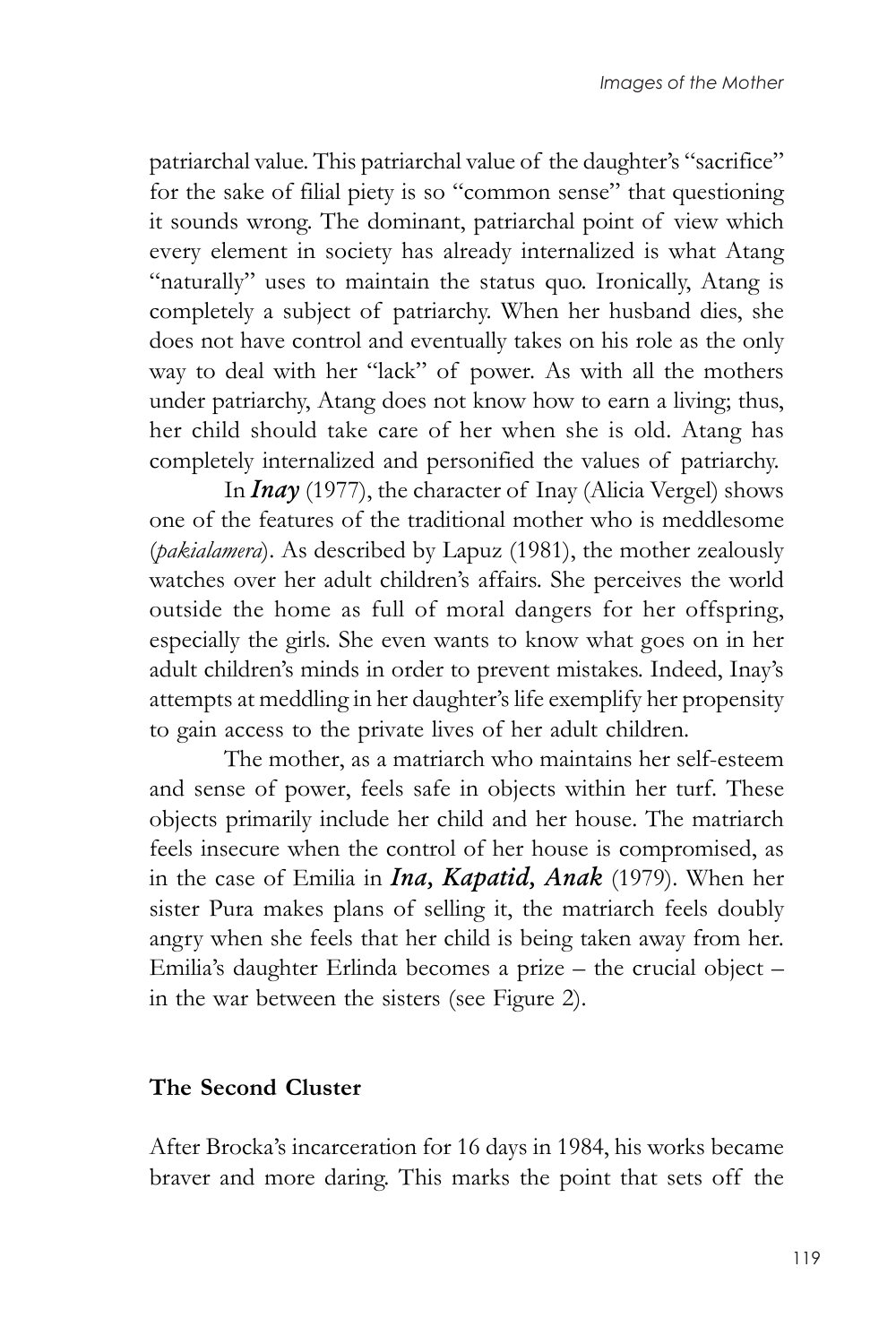

Figure 2. Emilia (Charito Solis) tells her daughter Erlinda (Rio Locsin) to return the makeup kit to Pura (Lolita Rodriguez).

second cluster of images of the mothers in Brocka's later films. This time, Brocka wields the power of his artistry in the genre of melodrama and his masterful characterizations of the mother to reflect this political insight into images that communicate not just to the hearts but also to the minds – not just emotions but consciousness as well – of the Filipino viewing public. Brocka does more than describe the Filipino mother; he proceeds to analyze and prescribe more progressive images of the mother and the concrete actions that she can take in a male-dominated society where she struggles to assert herself as her own, free person.

Brocka's films from 1984 to 1991 generally belong to the second cluster of images. Two images – the mother as transgressor and aggressor of patriarchy – are identified and fleshed out from the cluster of images of the mothers who question their role and affirm themselves as persons in Brocka's later films.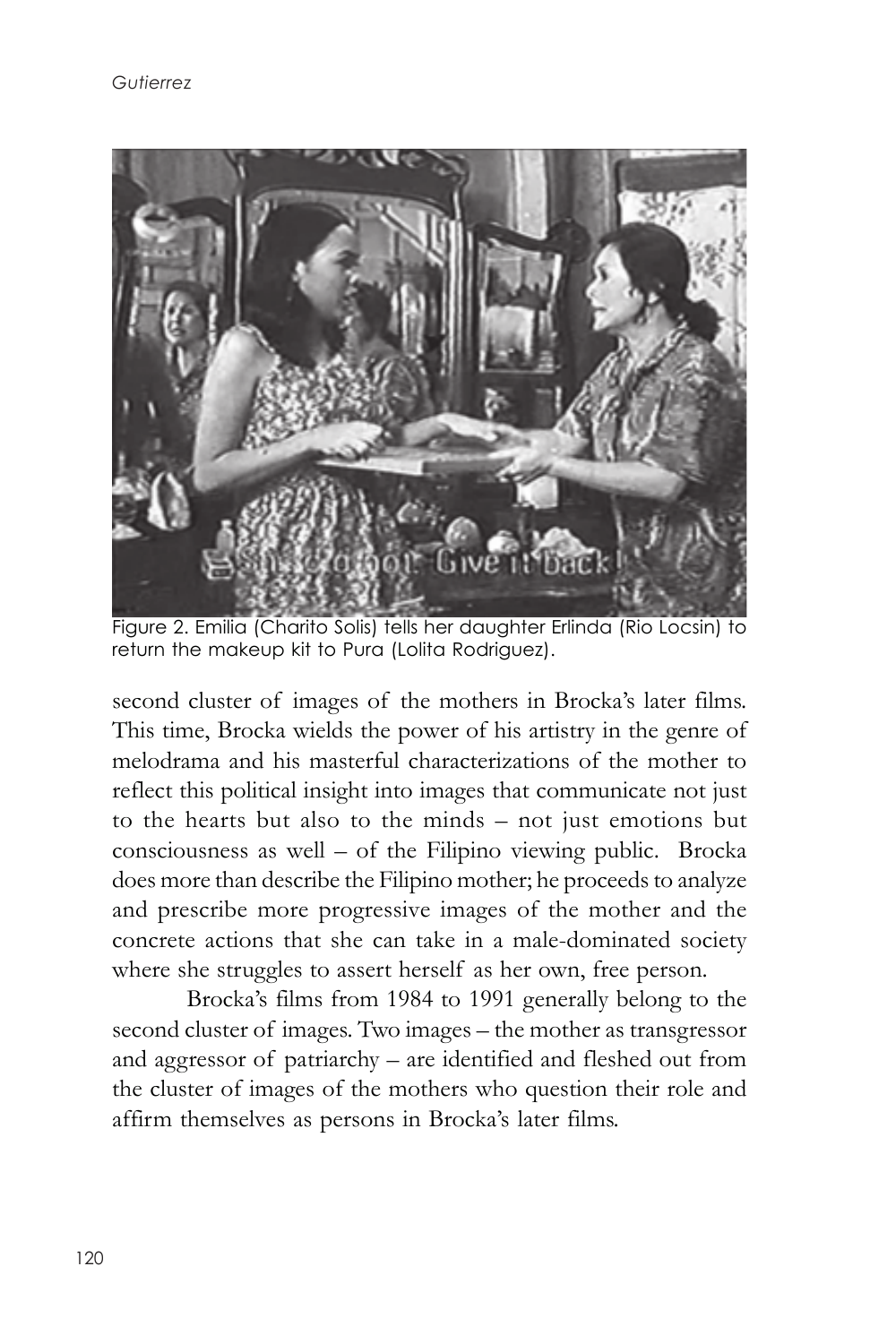## Transgressor of Patriarchy

The transgressive mothers question patriarchy by challenging the "common sense" patriarchal demand that the mother's desire is confined to her husband and children. These mothers challenge the notion that when they express their personal desires – in essence, affirming themselves as persons – they break the acceptable code of behavior for women and should therefore be punished. These mothers therefore attempt to break away from the confines of their role as mother. The expression of their desire as individuals becomes natural for them. They use their desire – whether in sex, career, or decision-making – to develop and complete themselves as independent individuals. By expressing their desires, the transgressive mothers question the confines that patriarchal expectation imposes on them as mothers and women. By testing and cross-examining the arbitrary limits that patriarchy, through culture, sets for the mother, the woman transgresses social expectation and eludes judgment based on black-and-white morality. This image of the mother marks the start of the woman's rebellion against patriarchy.

These mothers challenge patriarchy by openly expressing her sexual desire and refusing to judge themselves from the patriarchal point of view that categorizes women as either "pure" or "loose" and mothers as either "good" or "bad." The transgressive mother also declines to take it upon herself to protect her daughter's innocence at the expense of the truth. She also refuses martyrdom and struggles for power with men both in the domestic and the larger social spheres.

By deciding to employ the services of a younger man whose erect penis she uses to serve her sexual needs as a woman, Beatrice (Pilar Pilapil), in Kailan Mahuhugasan ang Kasalanan? (1989), symbolically castrates her impotent husband. She overturns the patriarchal ideology that places the burden of fertility on the woman and blames her tremendously if she cannot conceive a child. In an argument with her husband, Beatrice blurts out, "Ako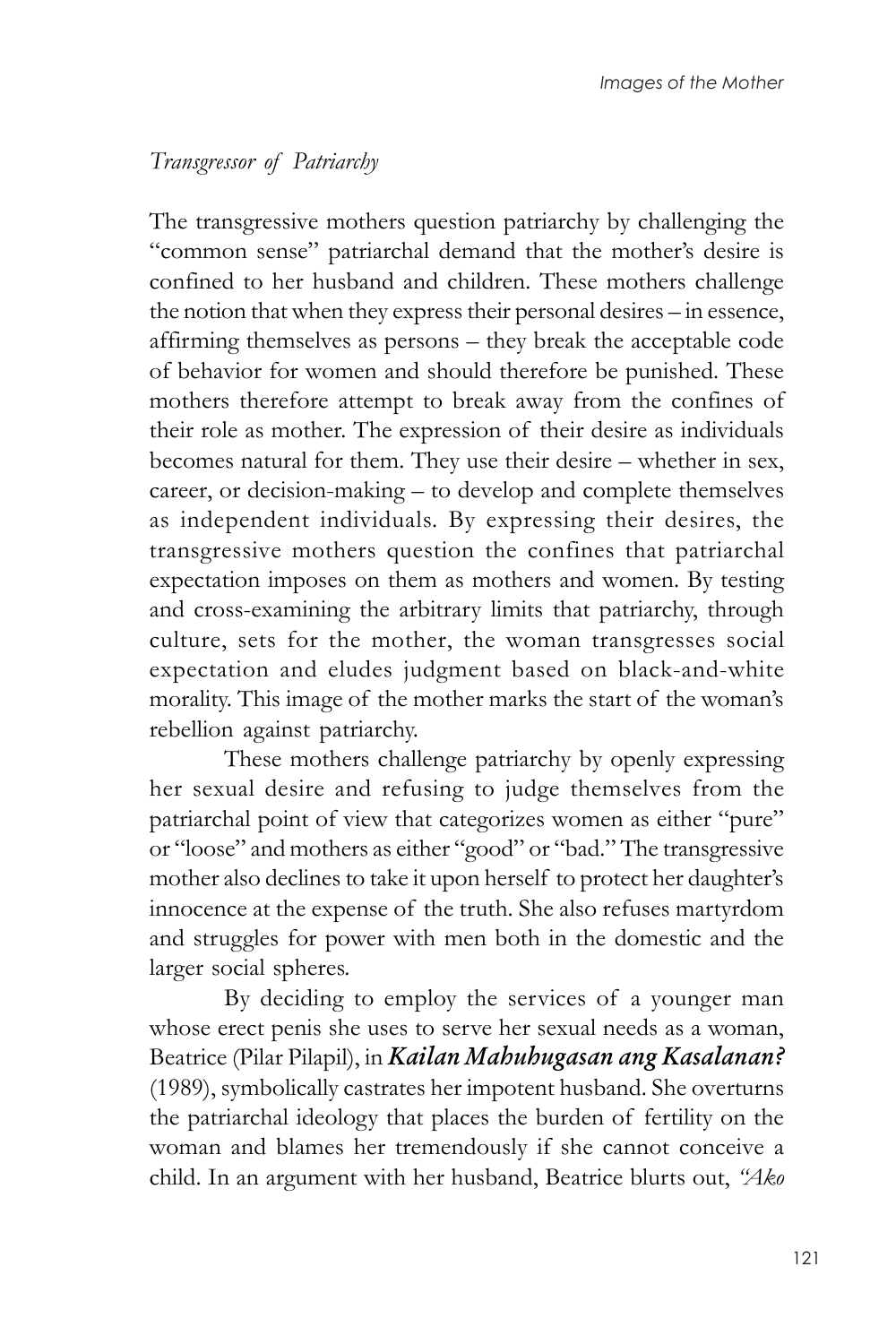

Figure 3. Beatrice (Pilar Pilapil) with her lover Douglas (Gino Antonio).

rin, gusto ko rin ng pamilya! Magsisimba ako, luluhod ako, dadapa ako, at tutuwad ako, para magkapamilya lamang." (I also want to have a family. I will go to church, kneel, get down, even bend on all fours, just to have a family.) The wife derides her husband for his impotence. She takes it against her husband who essentially deprives her of the motherhood that she personally desires. This subverts the patriarchal idea of the all-powerful phallus. She uses her words to castrate her husband even more. Through her words and the unfortunate circumstance of her husband's impotence, she asserts her power over him (see Figure 3).

When Aida (Vilma Santos), in Adultery (Aida Macaraeg Case No. 7892) (1984), offends the pride of her husband, he invokes the law to punish her. This mother, however, does not just accept the status quo. She actively fights for her rights – up to the extent possible for a woman judged by men – within the four walls of the courtroom which is ruled by patriarchal ideology. The mother finally reunites with her son in the end, notably, not because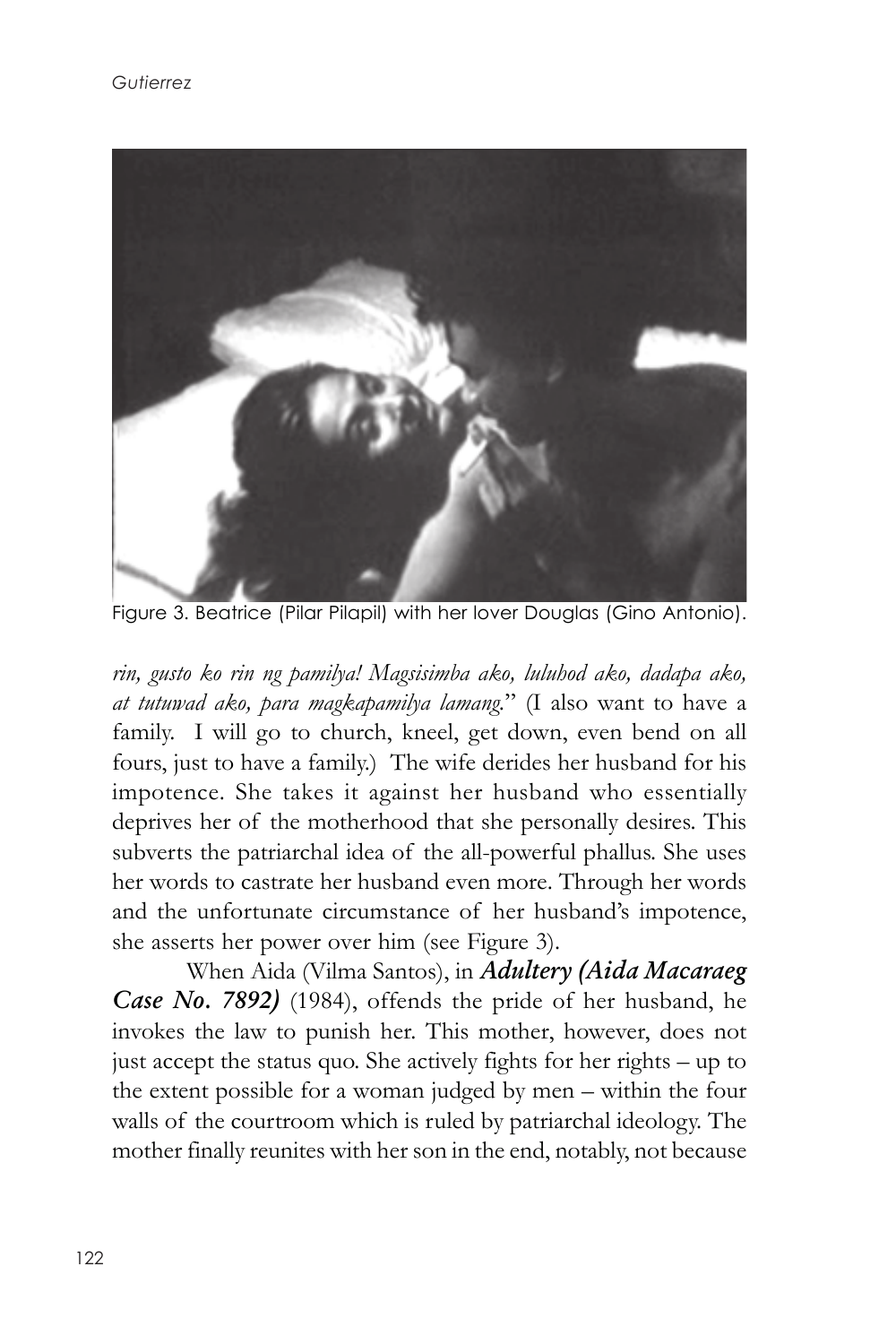her husband pities her, but because her husband understands her as a person who fights for her rights.

In Sa Kabila ng Labat (1991), Maia (Dina Bonnevie) transgresses the patriarchal imposition that a woman should never compromise her purity and the moral boundaries of her culture in order for her to get what she wants. In the patriarchal point of view, the woman should just wait for the support of either her husband or her father. She cannot use her body and her capacity to give pleasure to a man to serve her own end. As a transgressor, she is judged harshly as an unclean woman, a bitch, a prostitute. In this film, Maia's actions are determined by the value system that patriarchy endorses for the woman to internalize. She is a bitchy femme fatale who uses her body in order for her and her daughter to survive within the corrupt system of local politics in Manila. To do this, she plays with the games that men play. She is not naïve. She is not just manipulated by men; she also manipulates them. To uphold her pragmatic and utilitarian orientation, she refuses to judge herself based on the point of view of men and the institutions – religion, law, and "common sense" ethics – that they have infiltrated ideologically. She builds trust with men. She also destroys this so that she can have a fair share of power with them. Otherwise, she will merely be an object to men. She refuses to be objectified in a "loving" relationship between a man and his mistress.

### Aggressor of Patriarchy

As the aggressor of patriarchy, the mother directly confronts not just her husband or father but the dominant patriarchal system itself. The mother, as a person, demands justice that is due to her. She also proceeds to search for social justice in the collective of which she, her husband, and children are part. She does not limit her energy to the family; for her, the family and the collective are not distinct spheres. Indeed, the personal is also the political.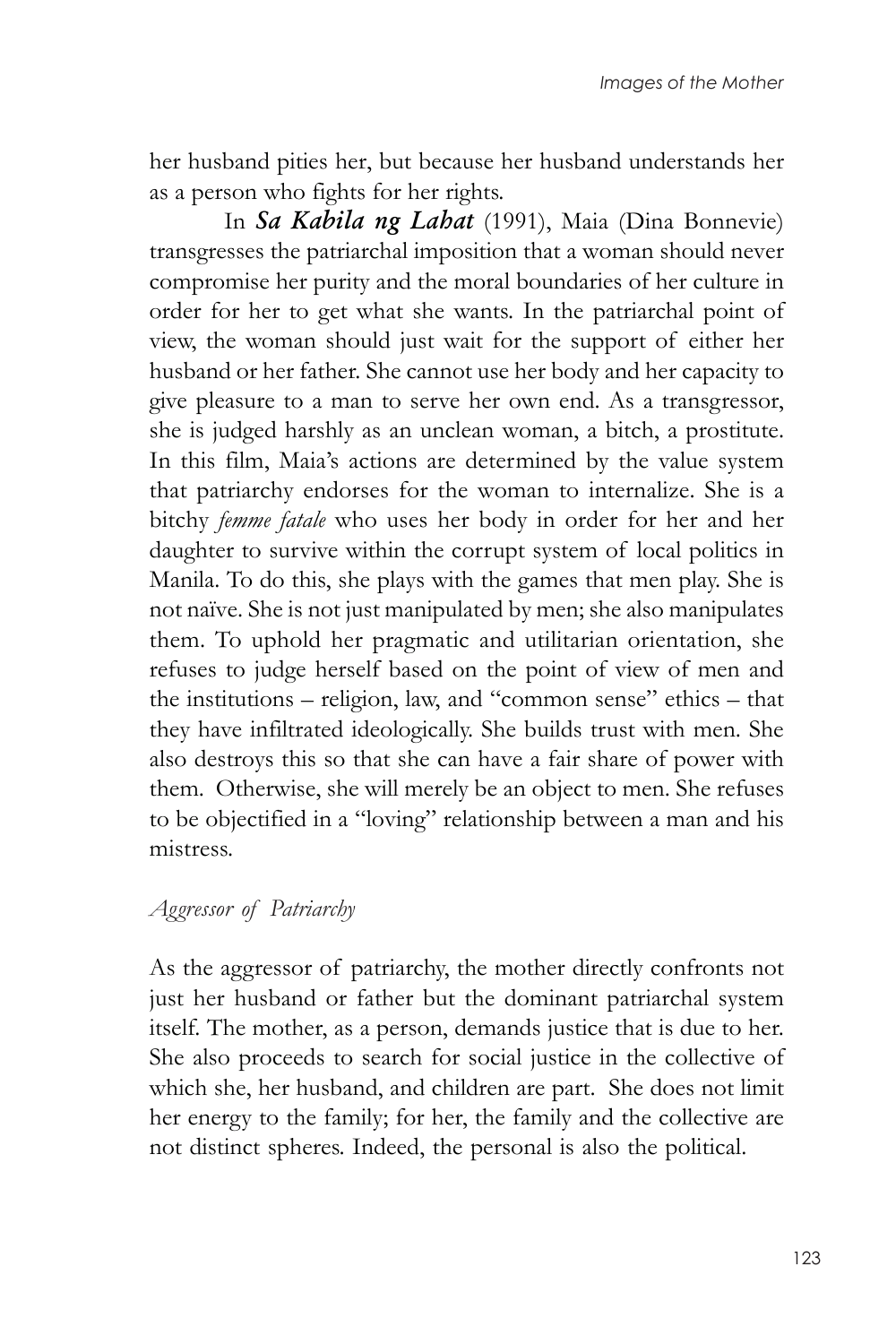In the film *Miguelito: Ang Batang Rebelde* (1985), after Auring's (Nida Blanca) release from prison, she returns to the small town primarily to demand retribution from Mayor Ven and his cohorts, not just to look for her son and continue her thwarted motherhood. She asserts herself as her own person to whom justice is due. She exacts justice even if it may mean that her son will be implicated in battle. For Auring, blind forgiveness is out of the question. What she wants is retribution for the injustice that she suffered. She is not a self-sacrificing mother for her son. As her own person who deserves dignity, she declares war so that her son will know the history of her oppression. She was a victim of the small town's fear of the mayor and the connivance of his men. Unlike Kuala whose violent abortion results in regression to unconsciousness, Auring's incarceration results in an understanding of the structure and dynamics of power in society. When Auring returns to the small town, she refuses to be a victim by her disavowal of fear that gripped her in the past and now still grips the whole town. The mother is proactive in her personal crusade (see Figure 4).

Auring confronts each of the mayor's men who all conspired against her in the past. She first confronts the judge who betrayed her 15 years ago because he was paid by her former lover Ven. He asks her, "Ano ba ang kailangan mo sa akin?" (What do you want from me?) She tells him with conviction, "Ang karapatan ko. Ang karapatan kong ipinagkait niyo sa akin!" (My right. The right that you deprived from me.) She tells him that she is resolved to have the case reopened. He tells her that the case is already moot and academic because she has already served her sentence. She vehemently asserts that what she wants is "Ibangon ang karangalan sa harap ng diyos at sa harap ng tao! Hindi ako kriminal!" (Redeem the the honor in front of god and the people! I am not a criminal!) She refuses the judge's offer to help her find a job in Manila. She also pronounces that the reason that she returned is that she wants to see her son Miguelito. He tells her that Miguelito's life will be disturbed. She retorts, "Nagulo rin ang buhay ko!" (My life was also ruined!)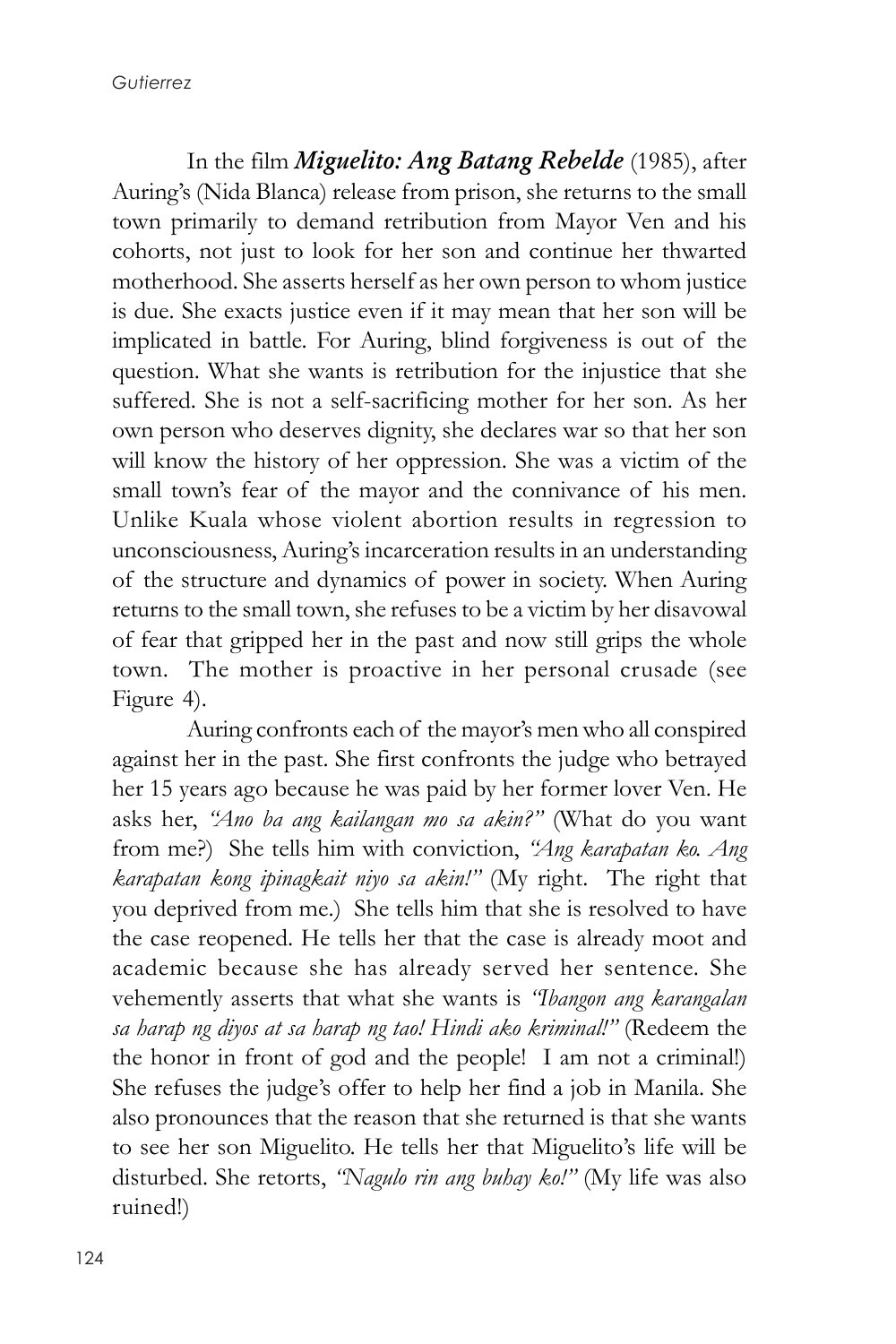

Figure 4. Auring (Nida Blanca) demands personal justice.

Luz (Gina Alajar), in Bayan Ko: Kapit sa Patalim (1985), as a mother-to-be, upholds her sense of self as an activist. She does not use her pregnancy as an excuse to participate in collective action. She openly expresses her will to join the struggle of workerswho arrive at their home. Ka Ador, the eldest of the workers, explains the purpose of their visit. The old man tells Luz and her husband Turing that it is now time to act as one so that they can collectively demand for their rights as workers. He invites Turing to join them. Ka Ador tells Luz that they are not inviting her right now because she is currently not in the printing press. Luz tells Ka Ador, "Sayang nga ho eh, kung pwede lang sana." (It's really unfortunate, if only I can.) The woman's advocacy for activism is tenacious. Luz listens attentively as the conversation continues. Ka Ador asks Turing, "Maaasahan ka ba namin?" (Can we count on you?) Turing tells Ka Ador, "Kilala n'yo naman ako eh, kaisa sa damdamin. [. . .] Unawain ho nyo sana ako, buntis si Luz." (You know me, I sympathize... But please understand me, Luz is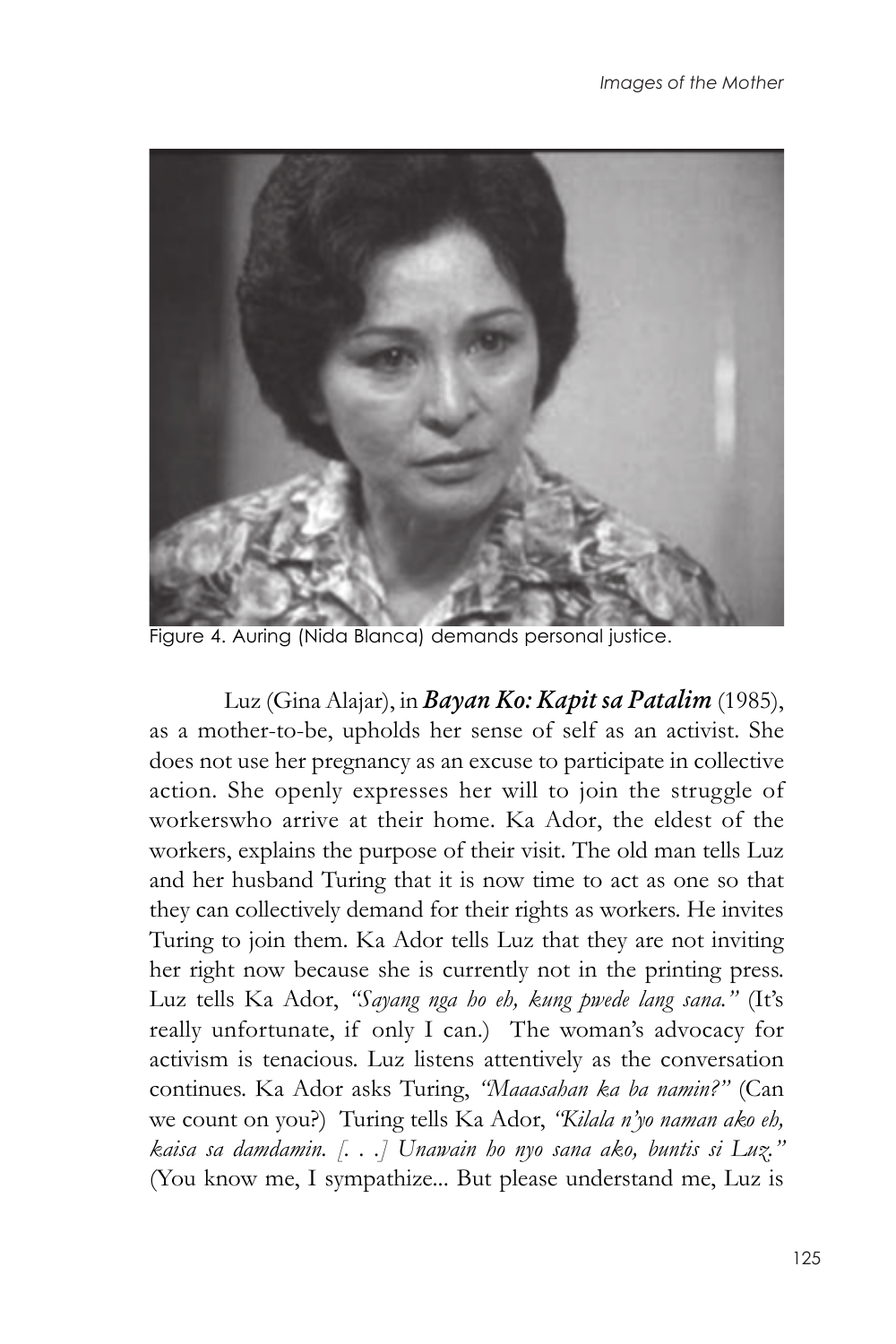pregnant.) Luz quickly responds, "Turing kung ako lang ang inaalala mo." (Turing, if I'm the only one you're worried about.) Turing then reveals that he has already signed a waiver that proves that he is not a member of any workers union. Luz is silent as she is her husband's wife and friend, but the spectators can clearly see the disappointment in her eyes. Later, at the hospital room Luz clutches her newborn baby. Turing relates to her that he chanced upon a former co-worker on his way to the hospital. Luz expresses her progressive concern about her co-workers: "Eh yung kaso nila? Akala ko ba magdedemanda?" (What about their case? I thought they will file charges?) Her being a mother does not automatically transform her worldview; she maintains her sense of self, her identity, and her convictions. She continues that it may take a while but they can still win their case. Turing tells his wife, who is now a mother, "Wag mo nang problemahin 'yun. Tayo nga 'tong mabigat ang problema." (Don't think about their problem. We have a big problem.) For this woman, who now happens to be a mother too, the problems of others also concern her; their fight is also her fight. Being a mother does not make her mind and heart exclusive to her child (see Figure 5).



Figure 5. Luz (Gina Alajar) has just become a mother.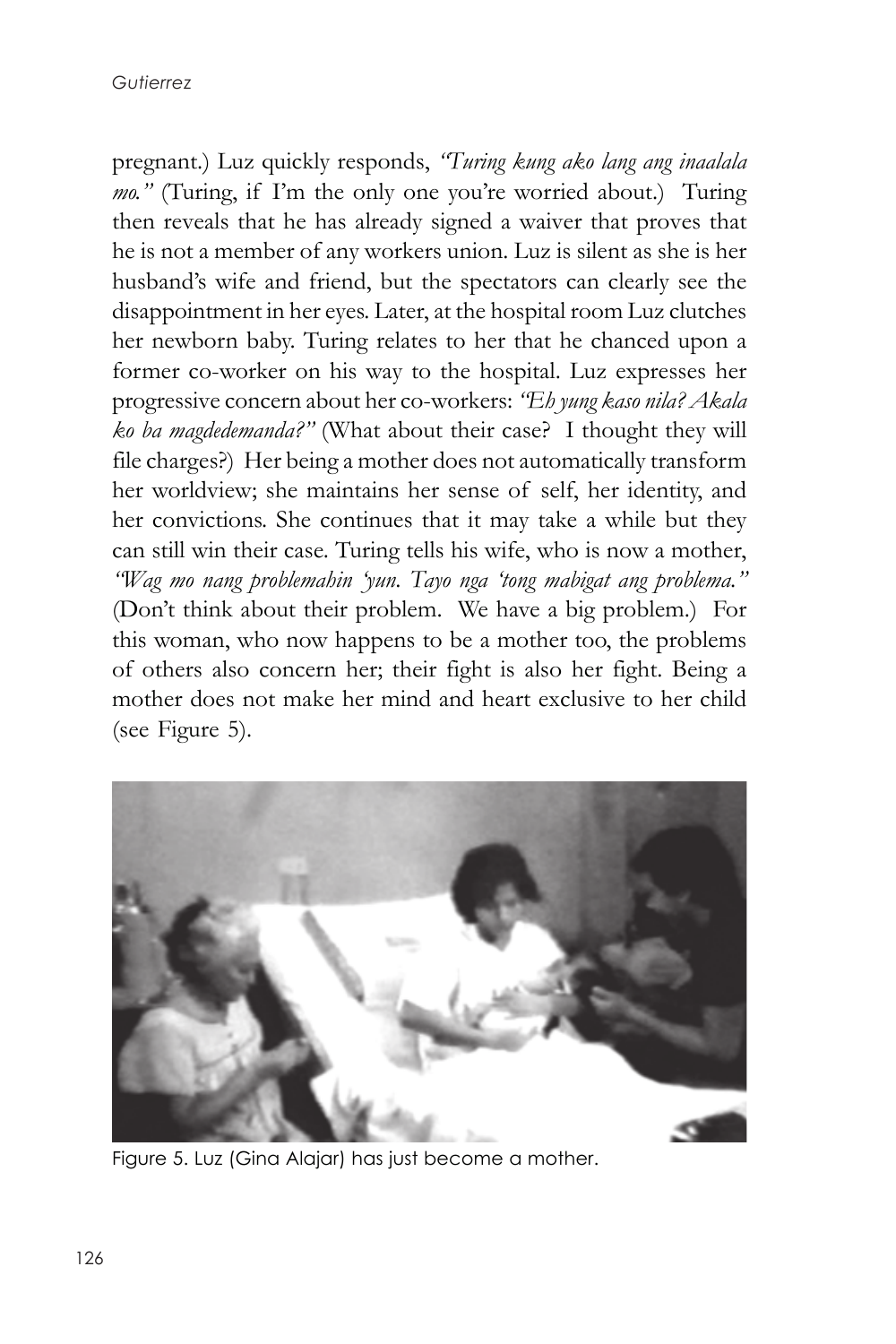For Esper (Gina Alajar), in Orapronobis (1989), her identity as a person is not merely defined by her motherhood, her being an activist, or by any aspect of her personhood for that matter. The said two aspects of her personhood co-exist with each other both in terms of body and discourse. The Orapronobis attacks the small town. Jimmy, Esper, Sister Marie, and some press people arrive near Esper's house. Kumander (Commander) Kontra confronts the group. Esper hears the cries of her children. She very discretely looks to the direction of the sound. The mother does not let go of reason; she does not hysterically run toward her children. Esper masks her anxiety as a mother because she knows that she should maintain her composure, for the safety of her children, the group that she is with, and herself. Esper is brought to the lair of the Orapronobis. The mother sees her child and says, "Camilo. Anak ko..." (My child.) Esper's father, who is among the captives, sees her daughter. Esper is brought to Kumander Kontra in a room that has a very conspicuous altar. Kumander Kontra drinks from a glass on a table. On the wall are mounted a picture of Ferdinand Marcos, a picture of Rambo, and an American flag. Kumander Kontra speaks of light and darkness. Esper is tenacious. Kumander Kontra yells, "Puta ka!" (You whore!) He contemptuously tells her that he will not give her the *mahiwagang* kaalaman (mysterious knowledge). He continues, "Bibigyan kita ng kaligayahan. Higit pa sa binigay ng asawa mo." (I will give you pleasure. Even more than what your husband gave you.) Kumander Kontra rapes the mother in front of an image of Jesus. After Kumander Kontra is satisfied, he says, "Dyango ikaw naman." (Your turn, Dyango.) Camilo strikes Kumander Kontra with his plastic sword. Kontra shoots Camilo. Esper seizes Dyango's gun and shoots Kumander Kontra, the very embodiment of oppression. The mother's act asserts that the personal is also the political. Indeed, the mother's fight begins from the domestic sphere and naturally culminates to the larger power dynamics and struggle in society. A couple of bullets hit the picture of Ferdinand Marcos mounted on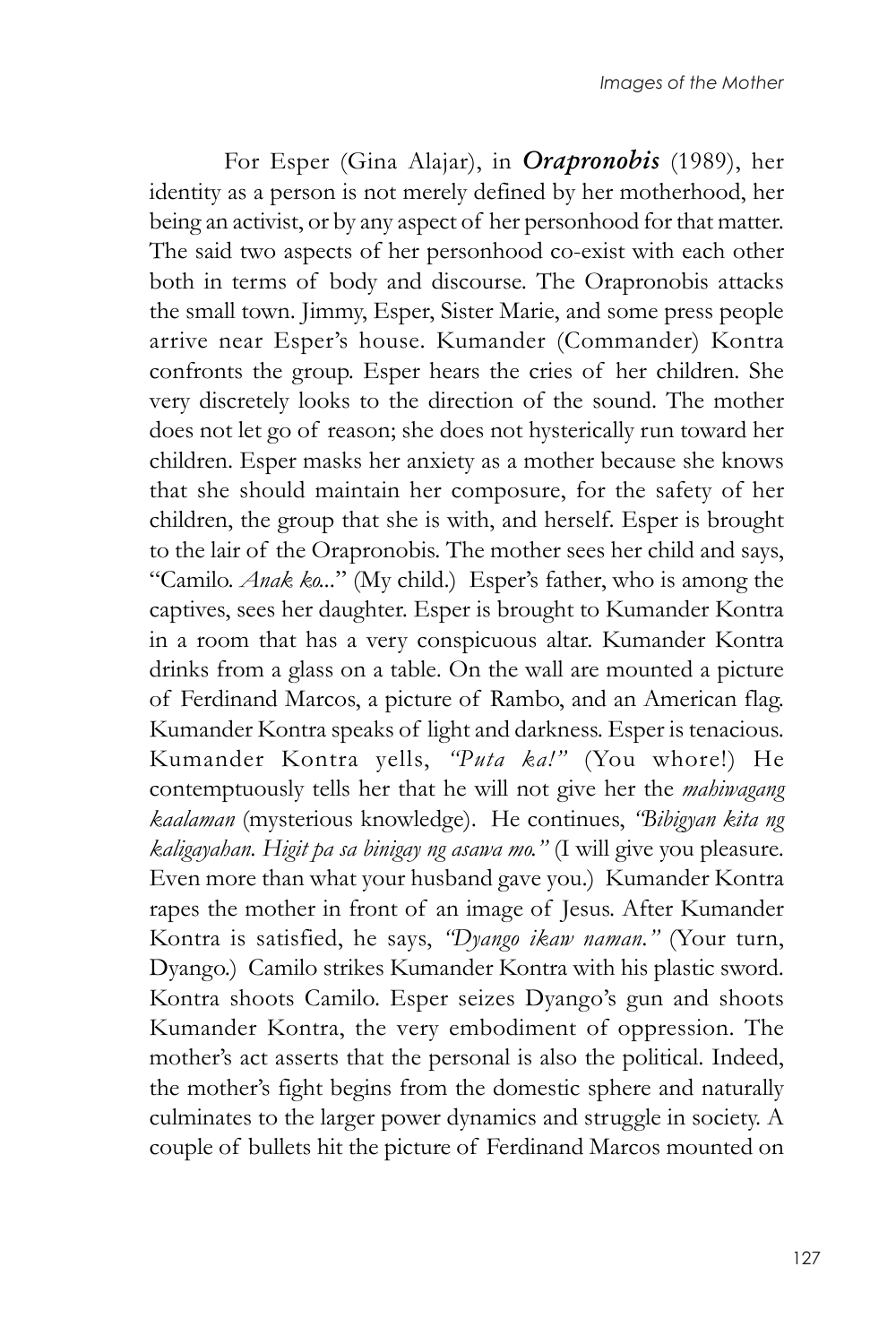the wall. The injured Kumander Kontra picks up a machine gun and shoots Esper.

#### One of Brocka's Greatest Legacies to the Filipino People

On May 21, 1991, Lino Brocka died in a car accident. In Filipino films before Brocka's era, the images of the mothers are patterned after and judged against the image of "Mama Mary"; the mothers in Tunay na Ina (Silos, 1939) and Biyaya ng Lupa (1959) are pure, virginal, all-suffering, and venerable. On the other hand, in Filipino films in the 1990s onward, such as **Batang PX** (Reyes, 1997), Bata, Bata, Paano Ka Ginawa? (Roño, 1998), Anak (Quintos, 2000), *Mudraks* (Badayos & Guzman, 2006), and *Inang* Yaya (Biglangawa & Velasco, 2006), the mothers become real, specific, and considerably more liberated women who are judged by their merits as persons coping with the new challenges that they and their children face. Now, they openly recognize that they have needs beyond the admiration and adoration of their children. They even "dare" question the very naturalness of the sociocultural confines that the discourse on motherhood imposes on their personhood. In Anak (2000), Josie (Vilma Santos) voices out:

> Bakit gano'n? Ang lalaki kapag binigyan niya ang pamilya niya ng pagkain, damit, bahay, tapos napag-aral niya ang mga anak niya, ang sasabihin ng mga tao, aba, mahusay siyang ama. Pero kapag babae ka, kahit ibinigay mo na ang lahat ng iyo sa mga anak mo, kasama pa pati puso, pati kaluluwa mo, parang hindi pa rin sapat na tawagin ka na mabuting ina. Sana pwede natin sabihing, oops, tama na. Hanggang d'yan na lang ang pagiging nanay ko. Kasi kahit nanay ka, nakakapagod din, 'di ba?

> (Why is it like that? When a man gives his family food, clothing, a house, and sends his children to school, people describe him as a good father. But if you're a woman,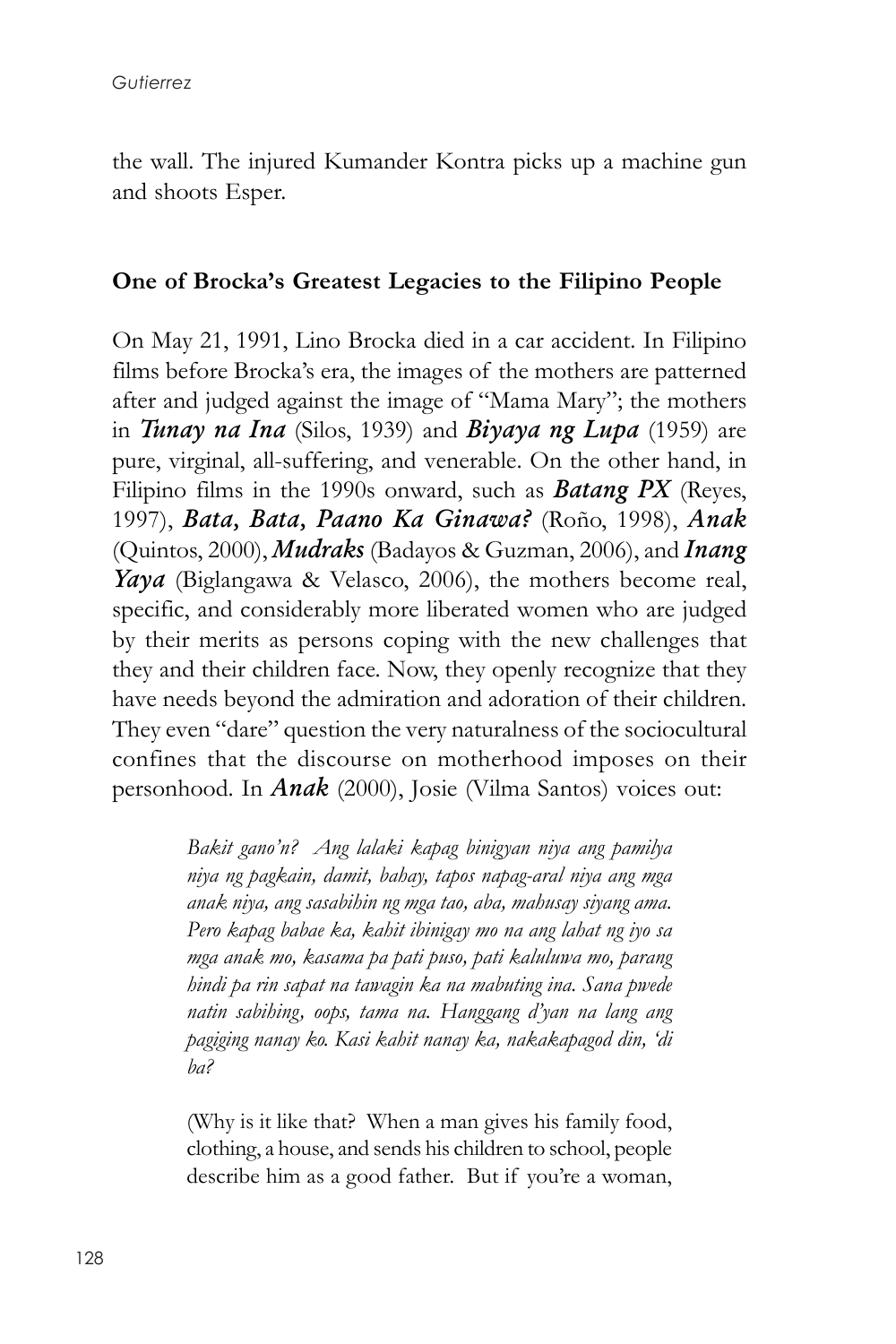even if you've given everything to your children, including your heart and your soul, it seems that these are not enough for you to be called a good mother. I wish we could say, oops, that's enough. My being a mother ceases at this point. Because, even as a mom, you also get tired, right?)

Lino Brocka opened doors for Filipino mothers in cinema. Brocka's films from 1970 to 1991 project the image of the mother as a person with her own history and social context that resist the judgment of black-and-white morality. Progressively, the mother possesses the personal will to express her desires, to demand her own justice, and to determine her own identity and future that are not entirely determined by her father, husband, or even children. Brocka's films significantly challenge the traditional characterization of the mother as weak-willed, self-sacrificing, and long-suffering. The films of Lino Brocka situate her in narratives that make her struggle with and ultimately question the confines that her role as a mother imposes on her personhood. The resulting images of the mothers pave the way to more liberated characterizations, visualizations, narratives, and representations of the mothers in Philippine Cinema. Certainly, this is one of Brocka's greatest legacies to the Filipino people.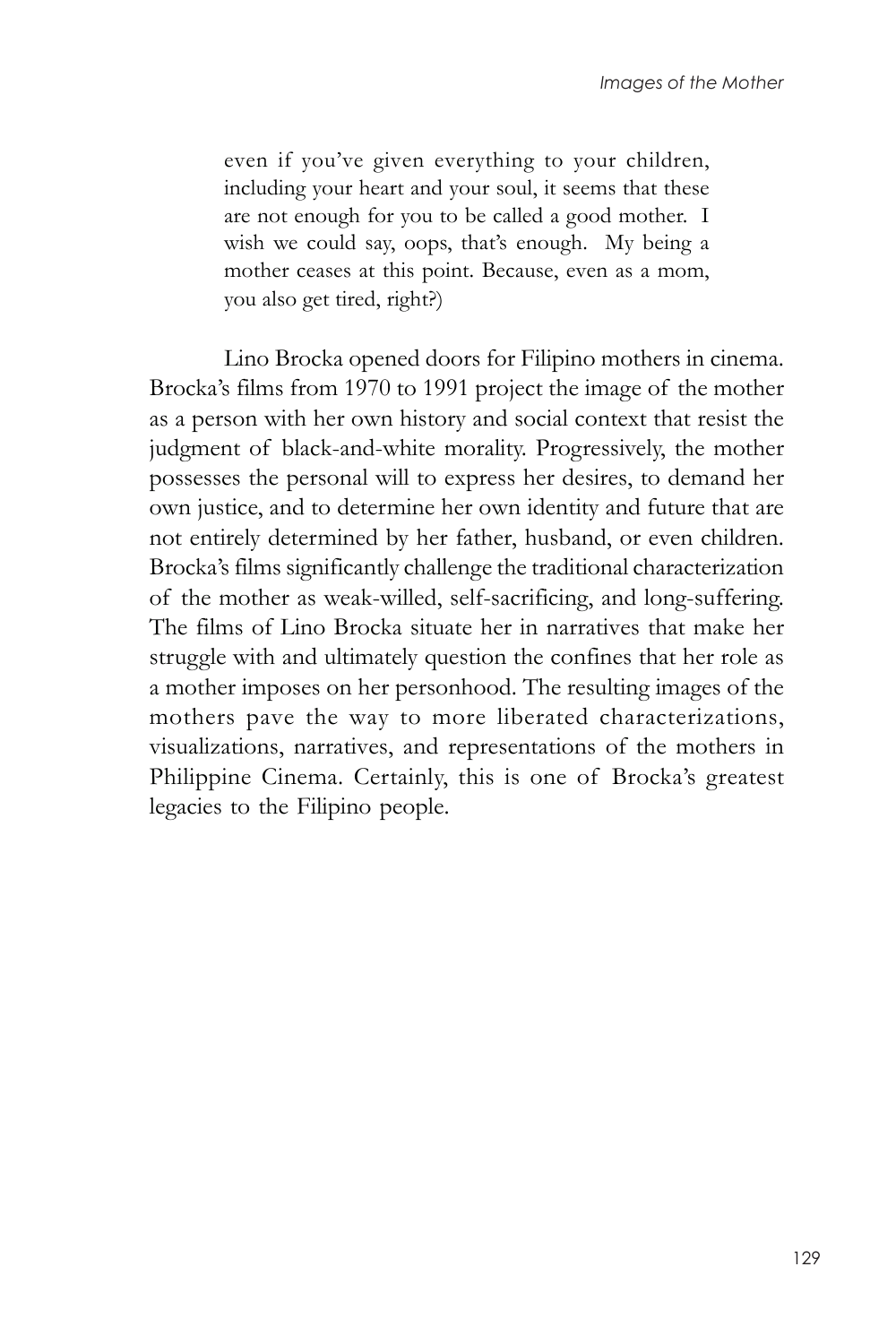#### References

- Badayos, A. & Guzman, M. (Directors). (2006). Mudraks [Mother]. [Film]. Screenplay by Arah Badayos. Philippines: Cinemalaya.
- Biglangawa, P. & Velasco, V. (Directors). (2006). Inang yaya [mother nanny]. [Film] Screenplay by Veronica Velasco. Philippines: Unitel Pictures.
- Brocka, L. (Director). (1970). *Wanted: Perfect mother*. [Film]. Screenplay by Lino Brocka. Philippines: Lea Productions.
- Brocka, L. (Director). (1971) Stardoom. [Film]. Screenplay by Orlando Nadres. Philippines: Lea Productions.
- Brocka, L. (Director). (1974). Tinimbang ka ngunit kulang [Weighed but found wanting]. [Film]. Screenplay by Mario O'Hara. Prod. CineManila. Philippines: Mever Films.
- Brocka, L. (Director). (1974). Hellow Soldier. [Film]. (Episode No. 2 of Tatlo Dalawa Isa [Three Two One]). Screenplay by Mario O'Hara. Story by Sister Angela Barrios, based on her one-act play. Prod. CineManila. Philippines: Mever Films.
- Brocka, L. (Director). (1974). Bukas, madilim, bukas. [Tomorrow the darkness] (Episode No. 3 of Tatlo Dalawa Isa [Three Two One]). [Film]. Screenplay and Story by Orlando Nadres. In Tatlo, Dalawa, Isa. Philippines: CineManila.
- Brocka, L. (Director). (1975). Maynila sa mga kuko ng liwanag. [Manila in the claws of light]. [Film]. Story by Edgardo Reyes (based on his novel). Screenplay by Clodualdo del Mundo Prod. Mike de Leon and Severino Manotok Jr. Philippines: Cinema Artists.
- Brocka, L. (Director). (1976). Insiang. [Film]. Screenplay by Mario O'Hara and Lamberto E. Antonio. Prod. Ruby Tiong Tan. Philippines: CineManila.
- Brocka, L. (Director). (1977). Inay [Mother]. [Film]. Screenplay by Butch Dalisay Jr. Story by Lino Brocka. Prod. Jesse Yu. Philippines: Lotus Films.
- Brocka, L. (Director). (1979). Ina, kapatid, anak [Mother, sister, daughter]. [Film]. Screenplay by Mel Chioglo. Prod. Lily Monteverde. Philippines: Regal Films.
- Brocka, L. (Director). (1982). Mother dear. [Film]. Screenplay by Jose Javier Reyes. Prod. Lily Monteverde. Philippines: Regal Films.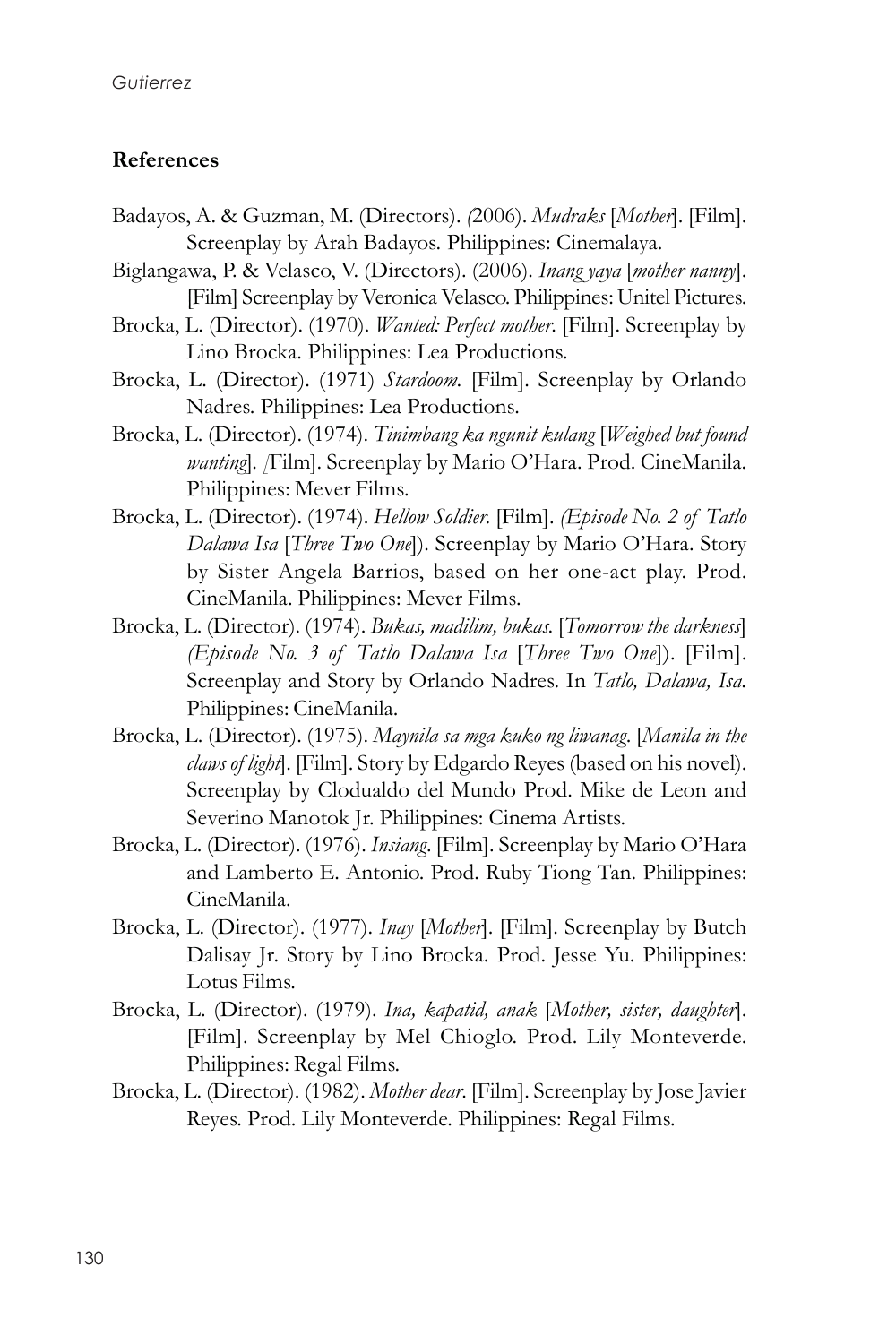- Brocka, L. (Director). (1982). Cain at Abel. [Cain and Abel]. [Film]. Screenplay by Ricardo Lee. Prod. Ben Yallung. Philippines, Cine Suerte Inc.
- Brocka, L. (Director). (1984). Adultery (Aida Macaraeg Case No. 7892). [Film]. Screenplay by Jose Javier Reyes. Prod. Lily Monteverde. Philippines: Regal Films.
- Brocka, L. (Director). (1985). Miguelito: Ang batang rebelde [Miguelito: The rebel boy]. [Film]. Screenplay by Jose Y. Dalisay Jr. Philippines: D'Wonder Films.
- Brocka, L. (Director). (1985). Bayan ko: Kapit sa patalim. [My country: Seize the blade clutching at straws]. [Film]. Screenplay by Jose F. Lacaba. Prod. Vera Belmont and Antonio Gonzales. Philippines: Stephan Films, Malay Films.
- Brocka, L. (Director). (1987). Pasan ko ang daigdig [I carry the world]. [Film]. Screenplay by Rene Villanueva and Orlando Nadres. Prod. Ramon Salvador. Philippines: Viva Films.
- Brocka, L. (Director). (1989). Kailan mahuhugasan ang kasalanan? [When will the sin be washed away?]. [Film]. Screenplay by Jose "Butch" Dalisay Jr. Prod. Charo Santos-Concio. Philippines: Vision Films.
- Brocka, L. (Director). (1989). Orapronobis [Fight for us]. [Film]. Screenplay by Jose F. Lacaba. Prod. Leonardo dela Fuente. Philippines: Cannon Films.
- Brocka, L. (Director). (1991). Sa Kabila ng lahat [No matter what]. [Film]. Screenplay by Roy Iglesias. Prod. Vic del Rosario. Philippines: Viva Films.
- Brocka, L. (Director). (1991). Makiusap sa Diyos [Plead with God]. [Film]. Screenplay by Raquel Villavicencio. Prod. Lily Monteverde. Philippines: Regal Films.
- Hernando, M. (Ed.). (1993). *Lino Brocka: The artist and his times*. Manila: Sentrong Pangkultura ng Pilipinas.
- Lapuz, L. (1981). The mother. In Fernando, G.C. (Ed.). Being Filipino. Quezon City: GCF Books. 9-13.
- Quintos, R. (Director). (2000). Anak [The child]. [Film]. Screenplay by Ricardo Lee and Raymond Lee. Philippines: Star Cinema.
- Reyes. J. (Director). (1997). Batang PX. [Film]. Philippines: Star Cinema.
- Roño, C. (Director). (1998). Bata, bata, paano ka ginawa? [Film]. Philippines: Star Cinema.